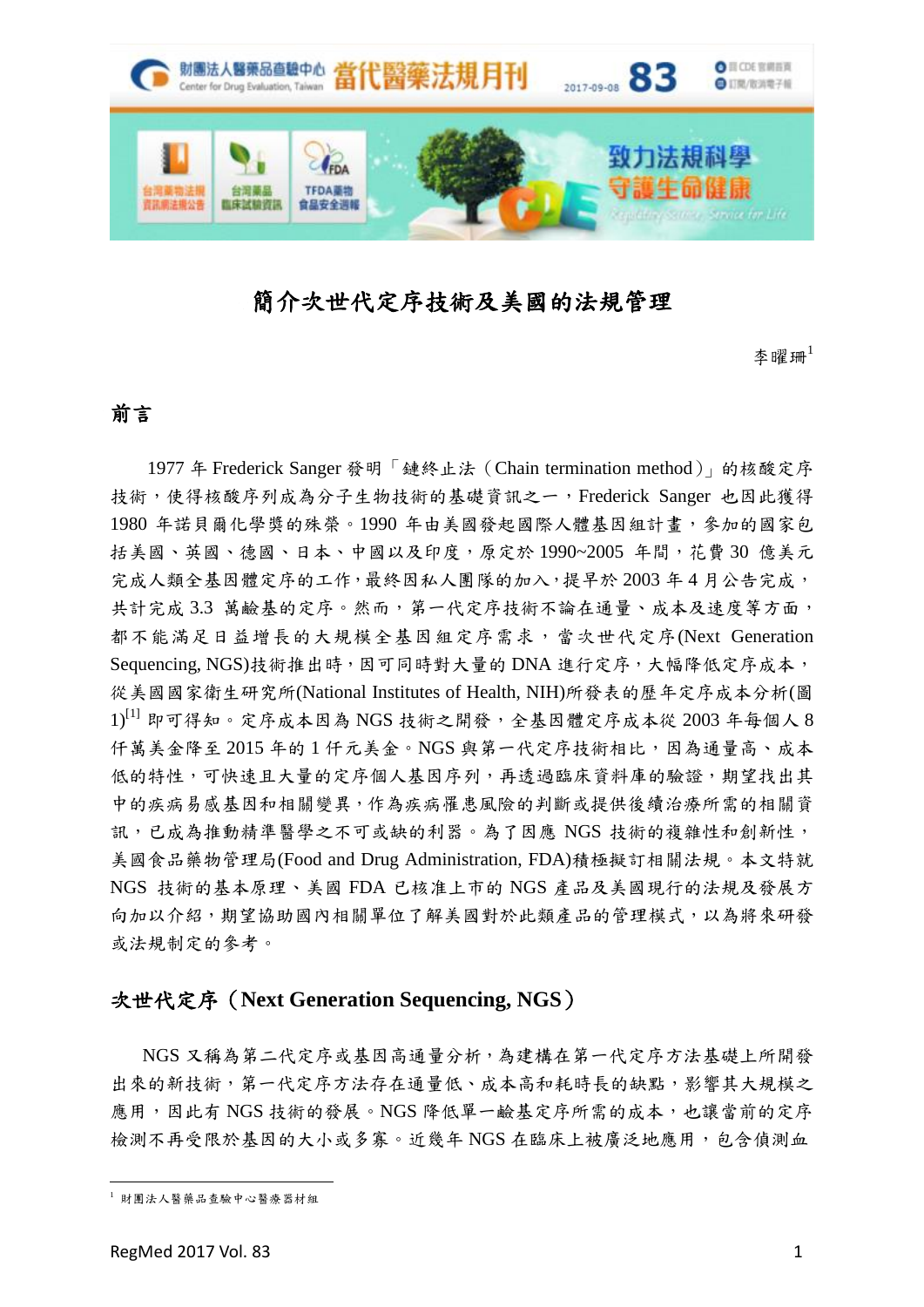

液中游離的 DNA,以作為腫瘤基因突變的檢測方法,以及孕婦產前遺傳篩檢的診斷技 術,加速了精準醫學的實現。本章節依序介紹第一代定序、第二代定序的技術原理,並 整理兩代技術間的差異,以瞭解 NGS 的特點及相對優勢。



圖 1、美國國家衛生研究所(NIH)統計,全基因體定序花費成本變化<sup>[1]</sup>

## 一、 第一代定序

傳統的鏈終止法(又稱 Sanger 定序法,1977 年由 Sanger 及 Coulsonr 所提出)、化 學降解法(1977 年由 Maxam 及 Gilbert 所提出)、及以前述兩個方法為基礎所發展的各 種 DNA 定序技術, 統稱為第一代定序技術。第一代定序技術應用的高峰, 即為 2003 年完成了眾所矚目的人體基因組計畫(Human Genome Project, HGP)。

第一代定序技術多透過基因工程技術,將待測的基因序列切成小片段,並接入質 體後轉染至細菌中,待測片段將隨著質體在菌體內大量複製,以進行後續定序反應。 如 Sanger 定序法,其原理即為於反應試劑中,以單股 DNA 為模板,分別加入 DNA 聚 合酶(polymerase)、引子(primer)、4 種去氧核苷酸(dNTP),再依 4 種鹼基分類,分別 加入一定比例以放射性同位素標記的雙去氧核苷酸(ddNTP)材料,由於此材料移除了 羥基,進而於合成過程中隨機終止聚合反應,造成不同大小的 DNA 片段,再透過膠 體電泳分析和顯影後,依據電泳帶的位置讀出待測的 DNA 序列。之後發展的螢光自 動定序技術則是基於 Sanger 定序法原理,以螢光標記替代同位素標記,並採用光學 取像系統達成自動化讀取序列的目標,進而發展出毛細管電泳技術,使單位時間內的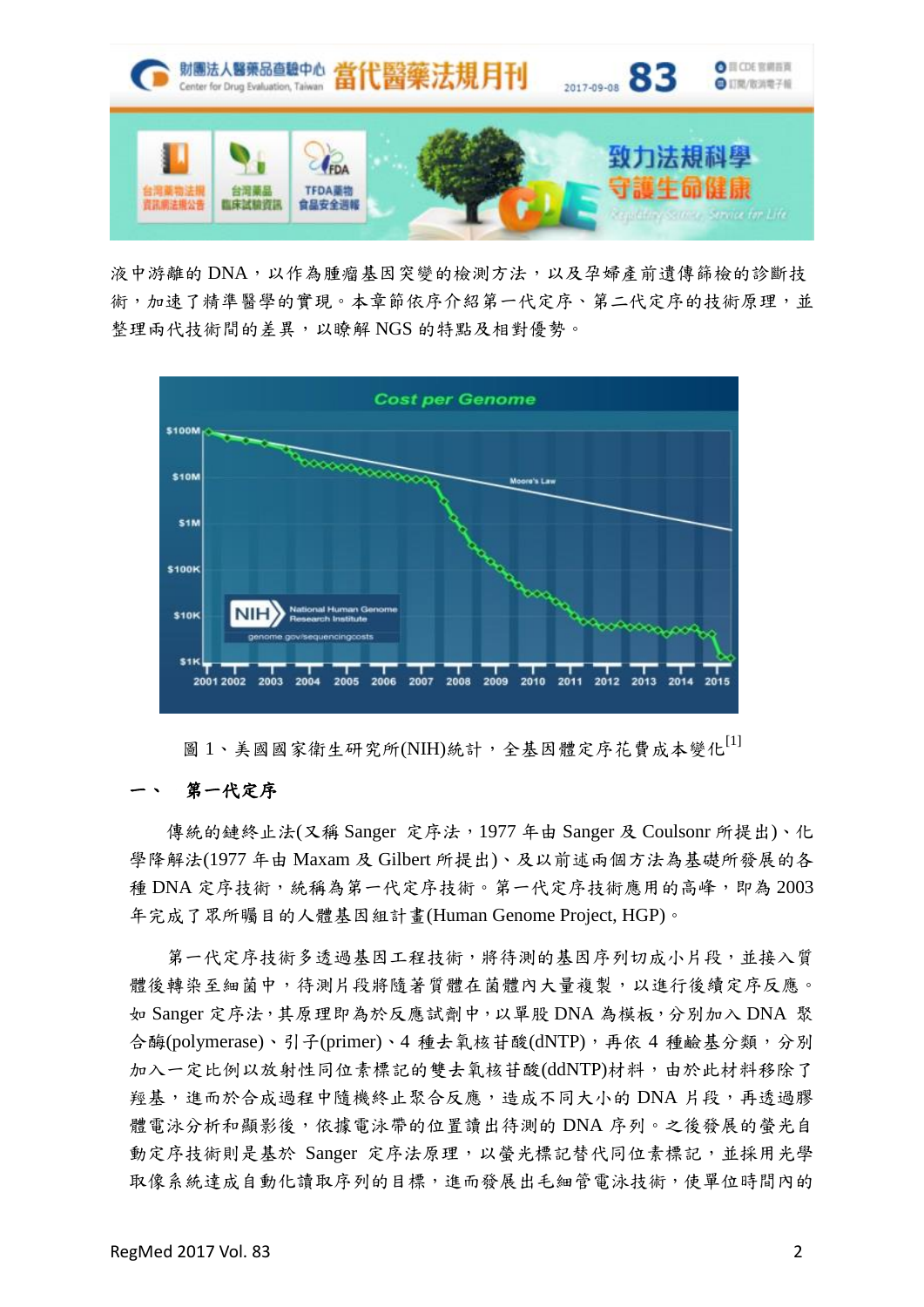

定序能力大幅提高,此類型自動定序儀應用最廣的代表,如 Applied Biosystems (ABI) 公司所開發的 3730 系列之自動定序儀,即為採用螢光標記技術搭配毛細管電泳技術 的定序儀器[2]。

### 二、 次世代定序

2005年 Roche 公司推出首台 NGS 定序儀 454 後,各家廠商陸續推出具有不同技 術特點的定序平台。本段落將簡介 NGS 定序平台的基本原理與操作流程,主要可分 為樣本庫製備(library preparation)、樣本庫擴增(library amplification)、定序反應 (sequencing reaction)及後續之數據分析(data analysis)等步驟,如圖 2 所示<sup>[3]</sup>。



圖 2、次世代定序原理[3]

## **(**一**)** 樣本庫製備**(library preparation)**

採集待測樣本並進行核酸萃取後,再透過基因工程的方法,將待定序的基因 序列隨機切割成大小不等的短片段,此步驟稱為核酸片段化(fragmentation)。接著 再將這些短片段基因序列的末端接上轉接子(adapter),以製成樣本庫。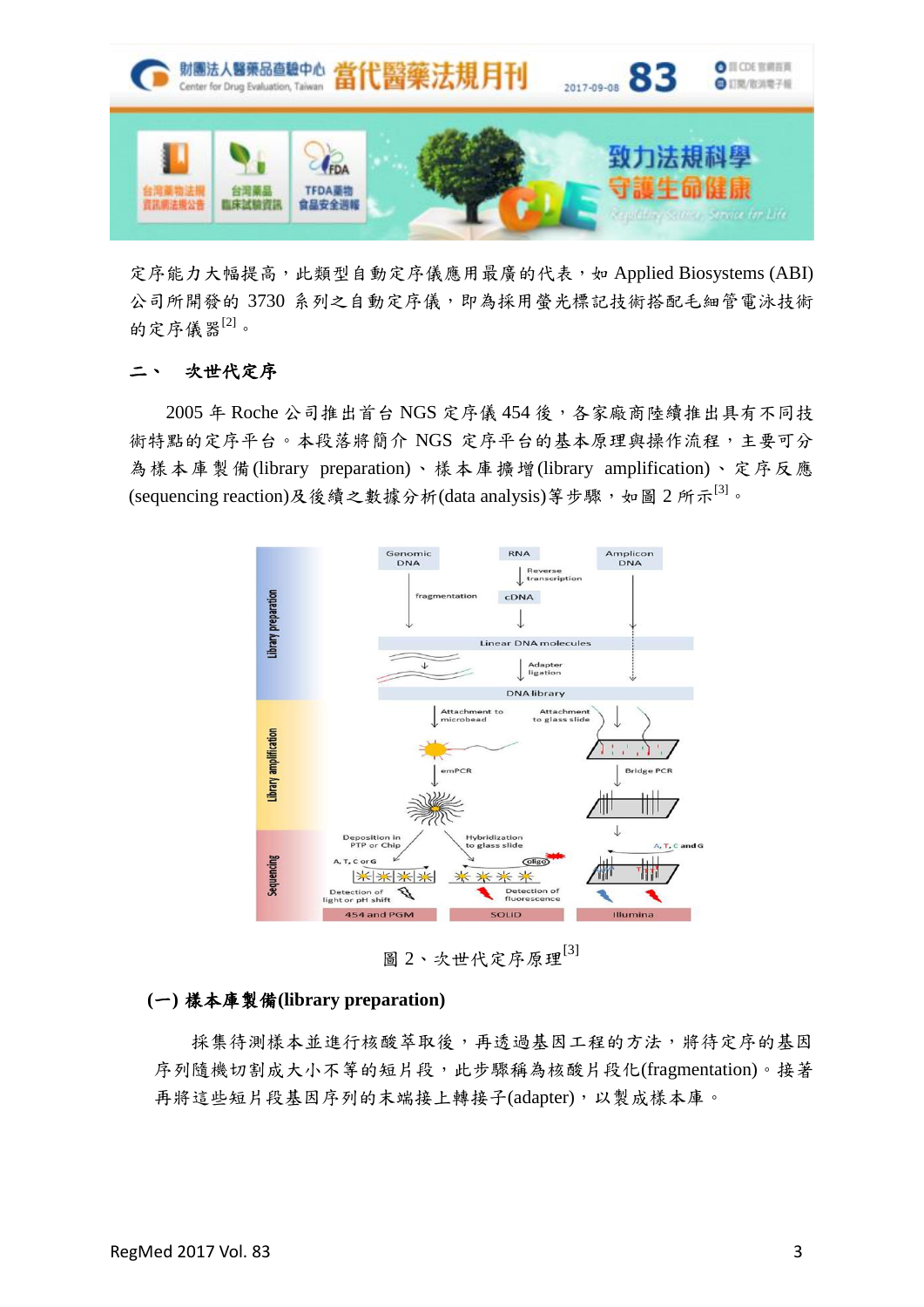

#### **(**二**)** 樣本庫擴增**(library amplification)**

將已接上轉接子的待測基因片段,置入表面帶有與轉接子互補序列的微磁珠 (micro-bead)或晶片等固相介質上,進行乳化聚合酶鏈鎖反應(emulsion PCR)或橋式 聚合酶鏈鎖反應(bridge PCR)等,以擴增待測基因片段。乳化聚合酶鏈鎖反應, 係以乳化的方式將每一個模版 DNA 均勻分散至油滴中,每個油滴中含有一個球狀 微粒,此時模版 DNA 利用微粒上的引子及油滴內的酵素和試劑,進行 PCR 放大 反應,接續再將表面帶有大量 DNA 擴增產物的微磁珠放入微孔盤中(盤上每小孔 只能放一磁珠),進行下一步驟的定序。而橋式聚合酶鏈鎖反應的特徵,在於 DNA 擴增後,於晶片表面產生叢集(cluster)現象,得以快速增幅單一 DNA 片段。

#### **(**三**)** 定序反應**(sequencing reaction)**

不同的定序平台搭配使用不同的定序原理,如焦磷酸定序(pyro-sequencing)流 程,為依序置入帶有 4 個不同鹼基的去氧核苷酸材料,利用聚合酶進行核苷酸接 合時,釋出焦磷酸根離子(pyrophosphate), 藉由 ATP 硫酸化酶(ATP sulfurylase)轉 換產生 ATP,再由冷光酶(luciferase)接收 ATP 的能量,氧化冷光素(luciferin)而產生 等比例之可見光,最後經由光感測器測得訊號,透過反覆的試劑置換與偵測,快 速讀取大量的定序結果。又如 Reversible terminator 定序方法則類似 Sanger 法,叢 集上的 DNA 先分開成單股,然後接上引子並以螢光標記的去氧核苷酸進行合成週 期,一旦去氧核苷酸被接上正在合成的 DNA 片段,螢光分子就會被釋放,反覆進 行螢光標記移除、試劑置換與影像偵測,即可迅速獲得大量的定序結果。另外亦 有使用接合性定序(sequencing by ligation)方法,以取代傳統的聚合酶接合反應。

#### **(**四**)** 數據分析**(Data analysis)**

於獲取大量的定序資訊後,須對所有小片段序列進行重組排列,以設法還原 成原始的待測基因片段序列。此步驟需要生物資訊軟體的分析,如藉由已知資料 庫的參考序列,根據其相似度進行比對(mapping)及計數(counting) 的分析, 以驗證 序列資訊。

#### 三、 兩代定序技術的差異

表 1 整理兩代定序技術的差異,其中 NGS 列舉三家代表性公司的技術平台做為說 明。綜合比較結果顯示,有別於第一代的定序技術,NGS具有以下特點:1)樣本庫製備 及擴增於體外進行:第一代定序技術的樣本庫製備及擴增須依賴質體於大腸桿菌的轉染 和繁殖,而 NGS 樣本庫的製備則不須經過質體複製的過程;2)高通量:NGS 不依賴傳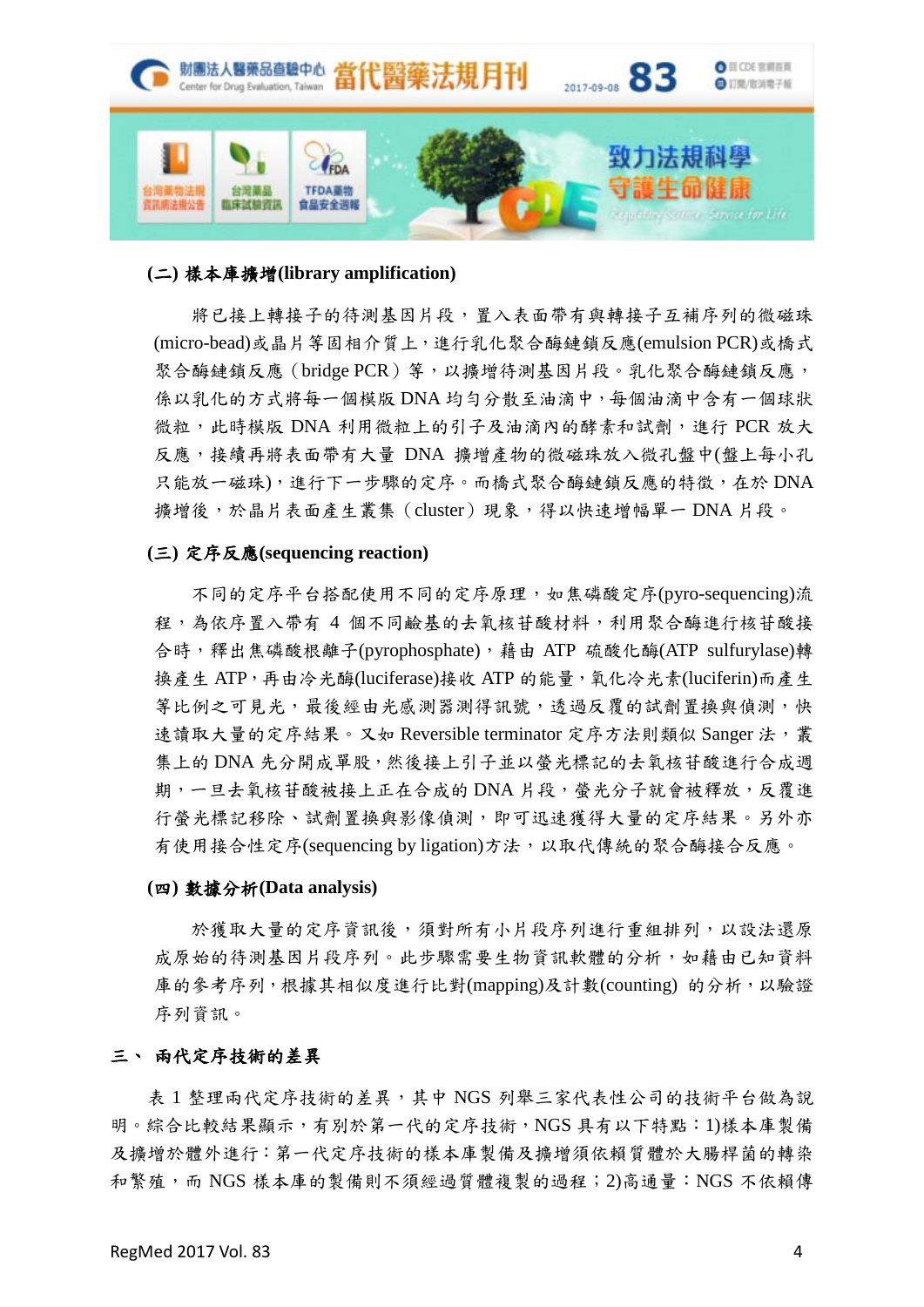

統的毛細管電泳,且定序反應於晶片/微反應器上進行,可對數百萬個點同時定序,達成 快速及高通量的結果,舉例來說 Illumina 開發的 HiseqX 系列,運行一天能獲得高達 900 G (Giga十億)鹼基的資料,而第一代定序技術運行一天所得到的資料量僅約2.6 M (Mega 百萬)鹼基;及 3)成本降低:第一代定序之每百萬鹼基所需要的定序費用約 2400 元美 金左右,而 NGS 可降低至 0.07 元美金,差異倍數可達萬倍之多。

| DNA 定序技術          | 第一代                                              |                                    |                            |                         |  |  |
|-------------------|--------------------------------------------------|------------------------------------|----------------------------|-------------------------|--|--|
| 代表公司              | ABI                                              | Roche                              | Illumina                   | Life                    |  |  |
|                   |                                                  |                                    |                            | Technologies            |  |  |
| 技術平台              | ABI 3730x1                                       | 454                                | HiseqX                     | SOLiD                   |  |  |
| 定序原理              | Sanger                                           | Pyrosequencing                     | Reversible                 | Ligation                |  |  |
|                   |                                                  |                                    | terminators                |                         |  |  |
| 擴增方法              | PCR (in vivo)                                    | emulsion PCR                       | bridge PCR                 | emulsion PCR            |  |  |
|                   |                                                  | (in vitro)                         | (in vitro)                 | (in vitro)              |  |  |
| 單一反應              | 400-900 <sup>(<math>\pm</math>1)[2]</sup>        | $600 - 1000$ <sup>(ii 2)</sup> [5] | $36 - 250$ <sup>(ii)</sup> | $50-75$ <sup>(ii)</sup> |  |  |
| 讀取長度(bp)          |                                                  |                                    |                            |                         |  |  |
| 準確度               | 99.9% (** 3) [6]                                 | 99 %                               | 99.9 %                     | 99.9%                   |  |  |
| 最大產出數據            | ~2.6Mb $\overline{p}^{\left(\frac{1}{2}\right)}$ | 700 Mbp                            | $\sim 900$ Gbp             | $\sim$ 320 Gbp          |  |  |
| (bases pair       |                                                  |                                    |                            |                         |  |  |
| reads/day)        |                                                  |                                    |                            |                         |  |  |
| 定序費用              | $2400^{(\text{m})}$                              | $9.5 - 40$                         | $0.07 - 0.23$              | $0.07 - 0.13$           |  |  |
| (USD/ million bp) |                                                  |                                    |                            |                         |  |  |

表 1、兩代定序技術的比較[2] [4] [5] [6]

資料來源: Sara Goodwin, John D. McPherson& W. Richard McCombie, 2016<sup>[4]</sup>

# 美國上市的次世代定序產品及法規管理概況

在美國,臨床實驗室所使用的檢測試劑或系統,主要依循兩類管理模式,一為實驗 室自行研發的檢測試驗(Laboratory-Developed Test, LDT);另一則為經美國 FDA 核准的 體外診斷醫療器材(In Vitro Diagnostics, IVDs)。

LDT 是指在臨床醫學實驗室研發、製造,並僅限於在該實驗室使用的檢測試劑。現 今美國 LDT 開發者多遵循臨床實驗室改進修正案(Clinical Laboratory Improvement Amendments, CLIA)及醫療器材修正案(Medical Device Amendments Act, MDA),採自我 管理的方式。且已有許多 NGS 技術的臨床檢測,是藉由 LDT 管道將實驗結果應用於臨

 $\overline{a}$  $11$  ABI

 $^{\rm{11}}$ 2 Barba et al. 2014

<sup>註</sup> <sup>3</sup>精準醫療藥品/醫材(試劑)發展趨勢與應用研討會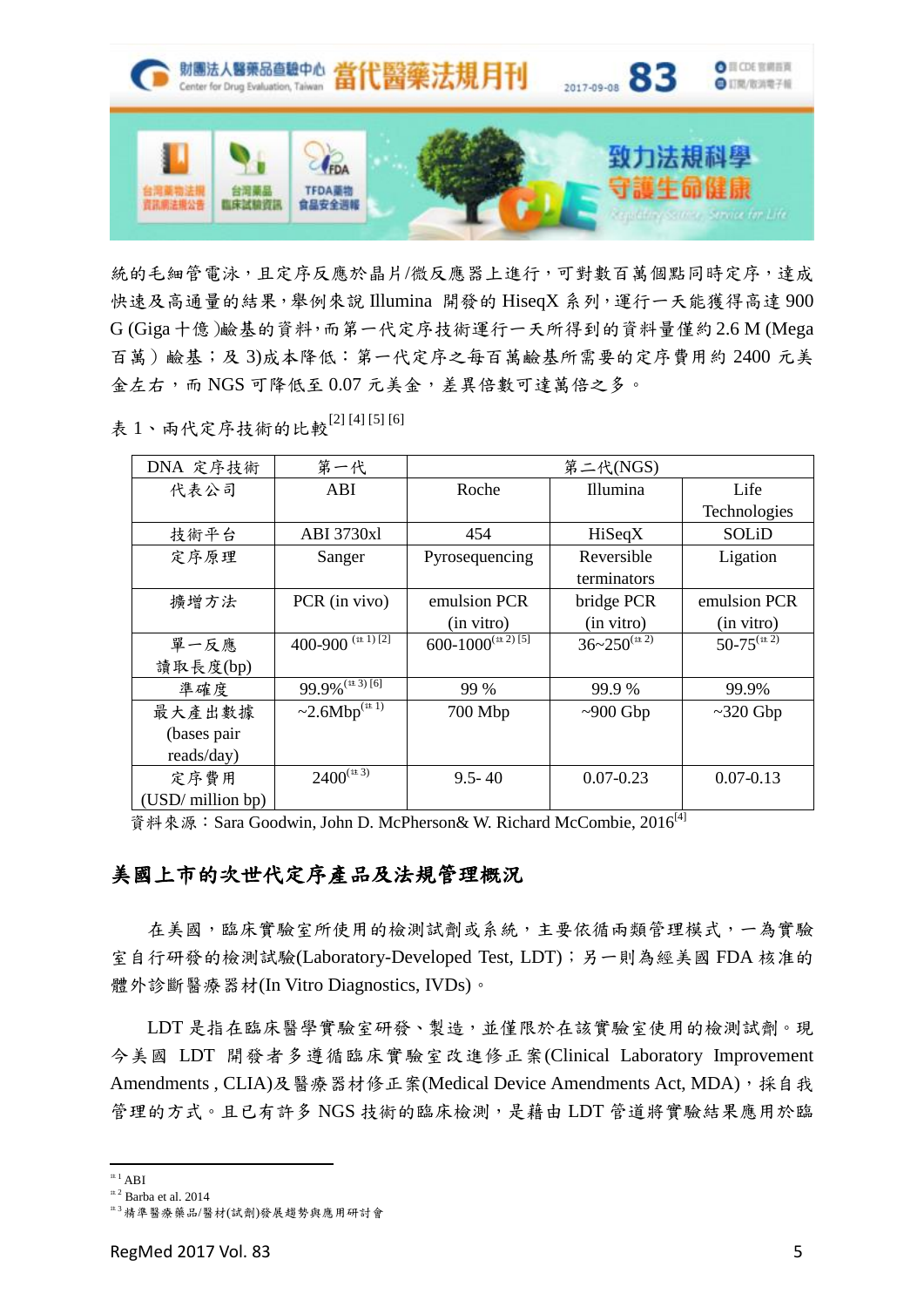

床醫療;然而近年來美國 FDA 意識到若 LDT 檢測結果的不正確性高,將導致錯誤的診 斷決定,對病患產生很大的風險,因此於 2014年7月發佈了 LDT 管理指引(Framework for Regulatory Oversight of Laboratory Developed Tests)草案, 擬針對高風險 LDT 優先進 行上市前審查。草案發布後引起了多方爭議,其他國家對 LDT 是否納入管理,仍持保 留的態度。

由於 FDA 是否會列管 LDT 仍存在許多變因,因此本章節暫不予討論,將著重於 NGS 相關的 IVDs 產品的管理,依序介紹美國 FDA 已核准的基於 NGS 技術之 IVDs 上 市產品,並舉例說明 NGS 產品如何於美國取得核准上市,另外,亦將摘述美國 FDA 最 新發布的 NGS 指引內容, 以供各方參考。

#### 一、 美國應用次世代定序技術上市之產品

截至目前為止, 美國 FDA 共核准 2 項 NGS 儀器、3 項搭配試劑, 並於 2016 年底開 始,陸續核准 NGS 技術應用於癌症治療之伴同式診斷試劑,表 2 整理基於 NGS 技術於 美國上市的產品資訊。

| 品項                     | Device<br>Name                                                     | Decision<br>Date | 510(k)<br>Number | Applicant      | Classification                        | Regulation<br>Number | Product Code                                                                                                                                       |
|------------------------|--------------------------------------------------------------------|------------------|------------------|----------------|---------------------------------------|----------------------|----------------------------------------------------------------------------------------------------------------------------------------------------|
| <b>NGS</b><br>儀器       | MiSeqDx<br>Platform                                                | 11/19/2013       | K123989          | Illumina, Inc. | Class II<br>de novo<br>classification | 862.2265             | PFF (high<br>throughput<br>DNA sequence<br>analyzer)                                                                                               |
| <b>NGS</b><br>搭配<br>試劑 | MiSeqDx<br>Universal<br><b>Kit 1.0</b>                             | 11/19/2013       | K133136          | Illumina, Inc. | Class 1                               | 862.3800             | PFT (reagents<br>for molecular<br>diagnostic test<br>systems)                                                                                      |
|                        | Illumina<br>MiSeqDx™<br>Cystic<br>Fibrosis<br>139-Variant<br>Assay | 11/19/2013       | K124006          |                | Class II                              | 866.5900             | PFR (system,<br>cystic fibrosis<br>transmembrane<br>conductance<br>regulator gene,<br>mutations $\&$<br>variants panel<br>sequencing<br>detection) |

表 2、美國上市之 NGS 相關產品列表[7] - [14]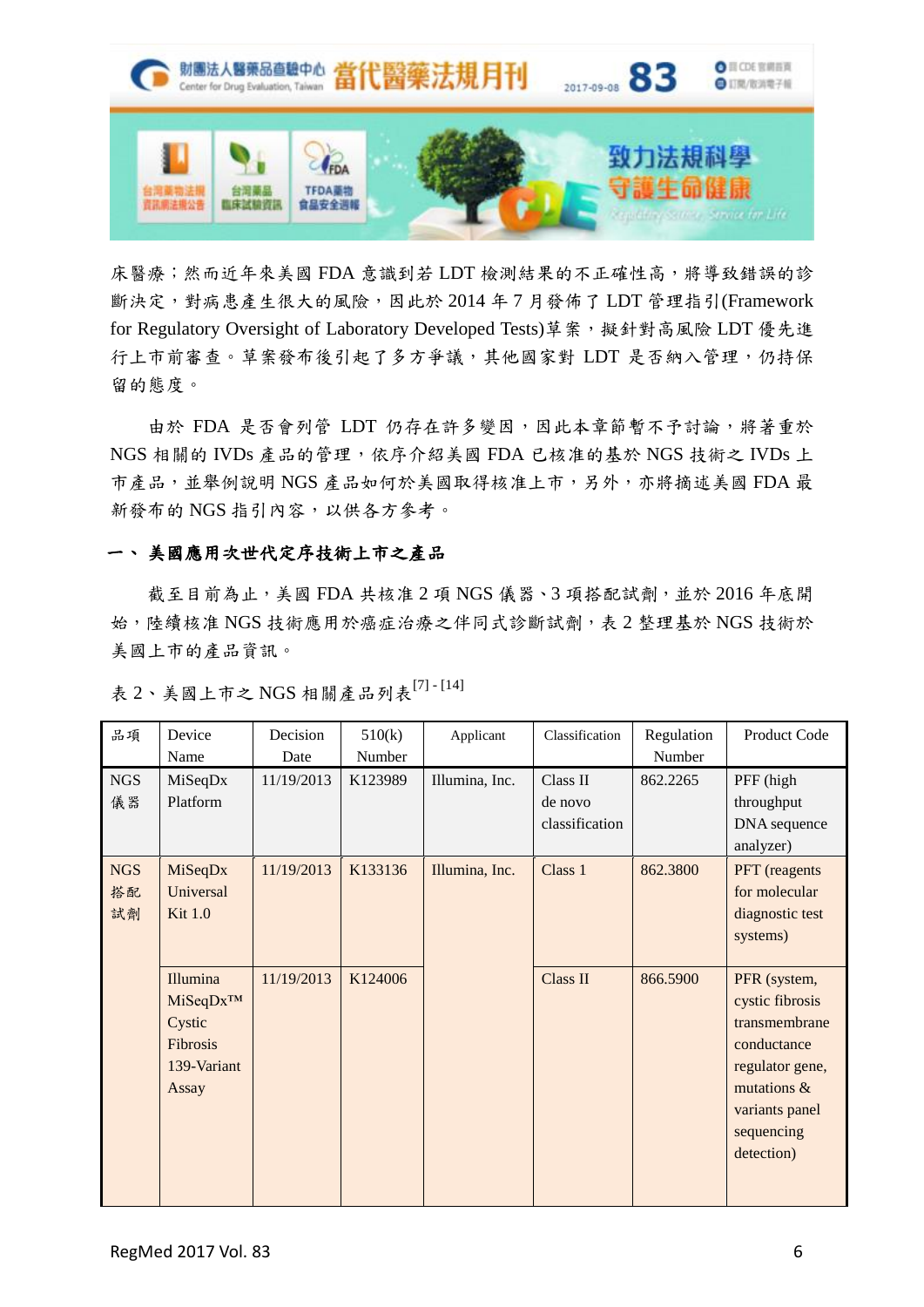

|            | <b>Illumina</b><br>MiSeqDx<br>Cystic<br><b>Fibrosis</b><br>Clinical<br>Sequencing<br>Assay | 11/19/2013 | K132750             |                | <b>Class II</b> | 866.5900 | PFS (system,<br>cystic fibrosis<br>transmembrane<br>conductance<br>regulator gene,<br>variant gene<br>sequence<br>detection) |
|------------|--------------------------------------------------------------------------------------------|------------|---------------------|----------------|-----------------|----------|------------------------------------------------------------------------------------------------------------------------------|
| <b>NGS</b> | Ion PGM                                                                                    | 06/22/2017 | K170299             | Life           | Class II        | 862.2265 | PFF (high                                                                                                                    |
| 儀器         | Dx System                                                                                  |            |                     | Technologies   | 510(K)          |          | throughput                                                                                                                   |
| 及搭         |                                                                                            |            |                     | Corporation    | Exempt          |          | DNA sequence                                                                                                                 |
| 配試<br>劑    |                                                                                            |            |                     |                |                 |          | analyzer)                                                                                                                    |
| 伴同         | Foundation                                                                                 | 12/19/2016 | P160018             | Foundation     | Class III       | N.A      | PQP (next                                                                                                                    |
|            | Focus                                                                                      |            |                     | Medicine, Inc. |                 |          | generation                                                                                                                   |
| 式診         | <b>CD<sub>x</sub>BRCA</b>                                                                  |            |                     |                |                 |          | sequencing                                                                                                                   |
| 斷試         | Oncomine                                                                                   | 06/22/2017 | P <sub>160045</sub> | Life           | Class III       |          | oncology panel,                                                                                                              |
| 劑          | Dx Target                                                                                  |            |                     | Technologies   |                 |          | somatic or                                                                                                                   |
|            | <b>Test</b>                                                                                |            |                     | Corporation    |                 |          | germline variant                                                                                                             |
|            | Praxis                                                                                     | 06/29/2017 | P160038             | Illumina, Inc. | Class III       |          | detection                                                                                                                    |
|            | Extended                                                                                   |            |                     |                |                 |          | system)                                                                                                                      |
|            | <b>RAS</b> Panel                                                                           |            |                     |                |                 |          |                                                                                                                              |

# **(**一**) NGS** 儀器及搭配試劑

## **1. MiSeqDx Platform**

 2013 年 11 月 19 日,美國 FDA 核准 Illumina 公司的 MiSeqDx platform (k123989) $^{[7]}$ 。這是第一台獲得美國 FDA 核准的 NGS 儀器,正式將 NGS 技術帶 入臨床診斷的實際應用。除儀器本身外,FDA 同時核准搭配該儀器使用之三項試 劑產品,包含一項通用的定序試劑 MiSeqDx universal kit 1.0(K133136) [8]及兩項用 於囊腫性纖維化(Cystic Fibrosis, CF)篩檢與診斷的檢測試劑 MiSeqDx cystic fibrosis 139-variant assay(K124006)<sup>[9]</sup>  $\&$  MiSeqDx cystic fibrosis clinical sequencing assay  $(K132750)^{[10]}$  .

囊腫性纖維化是一種體染色體隱性遺傳疾病,病因主要係囊性纖維化跨膜轉 導調節因子(Cystic Fibrosis Transmembrane Conductance Regulator, CFTR)的突變 所引起, MiSeqDx cystic fibrosis 139-variant assay(K124006)可同時檢測 139 個與 臨床致病相關的 CFTR 基因突變及變異,其中包含美國醫學遺傳學和基因組學學 會(American College of Medical Genetics and Genomics,ACMG)及美國婦產科醫 師學會(American College of Obstetricians and Gynecologists, ACOG)建議篩檢帶原

●目CDE官前百页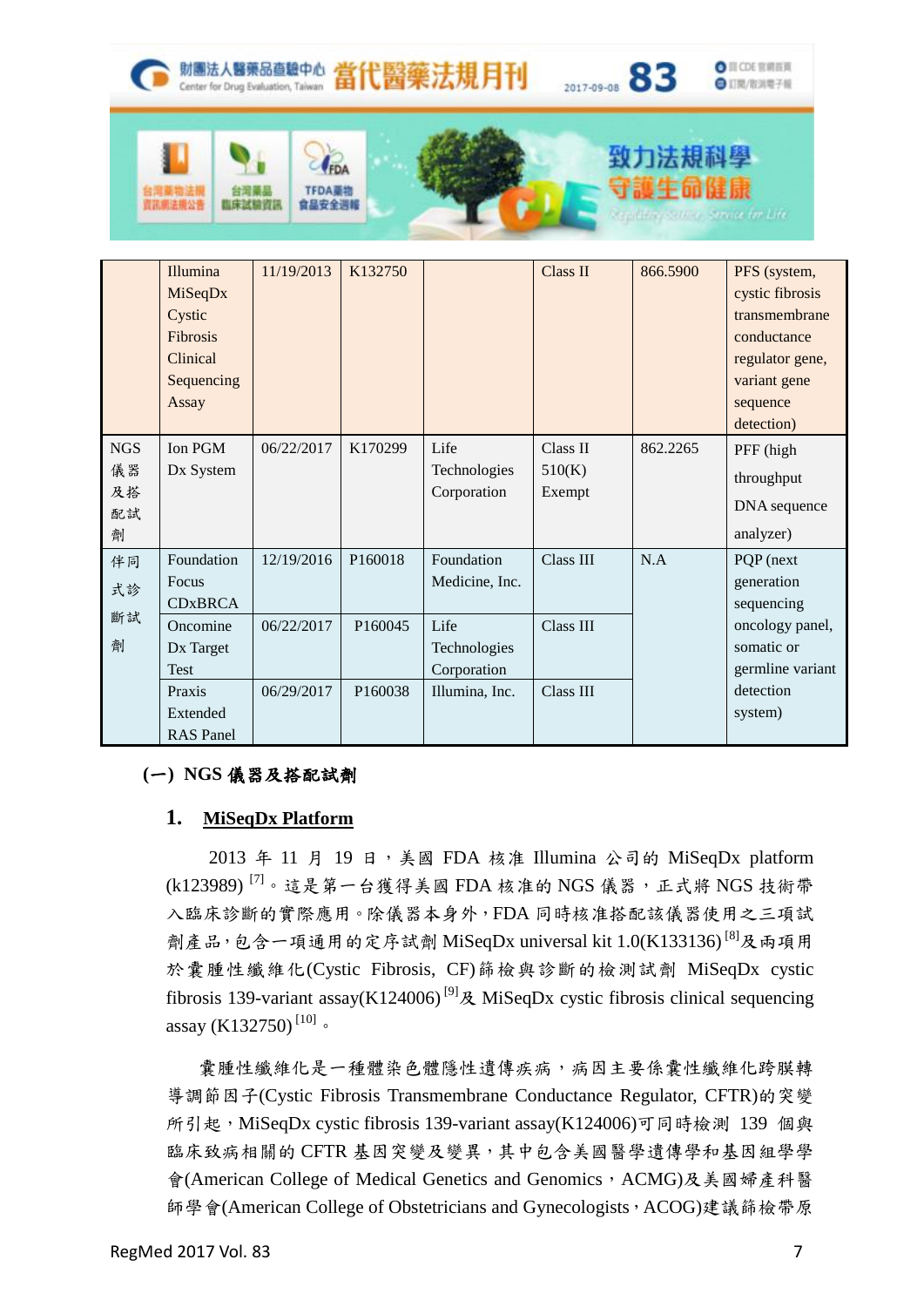

者的項目,可用於成年育齡期帶原者之篩檢、新生兒及兒童之驗證性檢測,或可 疑病人之診斷<sup>[9]</sup>。MiSeqDx cystic fibrosis clinical sequencing assay(K132750)為針對 CFTR 基因之蛋白編碼(protein coding)區域及內含子/外顯子邊界(intron/exon boundaries)所設計,可偵測大片段缺失(deletion)及深內含子突變(deep intronic mutation),協助囊腫性纖維化之臨床診斷[10]。

### **2. Ion PGM Dx System**

2017年 6月22日,美國 FDA 核准第二台 NGS 儀器,為 Life Technologies Corporation 公司的 Ion PGM Dx system(K170299)<sup>[11],</sup>該項許可證除了定序儀器外, 亦涵蓋相關配套的試劑組合,包括樣本製備抽取試劑、樣本庫製備、定序試劑和 晶片、及分析質控的程式軟體。

### **(**二**)** 伴同式診斷試劑 **( Companion Diagnostic, CDx )**

伴同式診斷試劑係一種體外診斷醫療器材,藉由分析病人身上特定的生物標記 (biomarker),以預測某類藥物對於該病人是否有效及安全。該器材可用於輔助醫師 確定特定的治療藥物對於病患的效益,或是潛在的副作用及風險,使整體治療方式 朝向個人化醫療。自 2016 年 12 月至今,美國 FDA 已陸續核准了以下三項應用 NGS 技術於癌症治療之伴同式診斷試劑,顯示 NGS 已達到可作為輔助腫瘤治療臨床決策 的工具,不失為癌症治療的重要里程碑。

### **1. Foundation focus CDxBRCA**

Foundation medicine 公司開發之 Foundation Focus CDxBRCA (P160018)<sup>[12],</sup> 用於檢測晚期卵巢癌患者之 BRCA1 及 BRCA2 基因突變,檢測的結果可用於篩 選正在考慮使用 Rubraca 治療的卵巢癌患者,如果患者為 BRCA1 或 BRCA2 陽性 反應者,可能適合接受 Rubraca 治療,此試劑需搭配 Illumina 公司開發之 HiSeq<sup>TM</sup> 4000 之定序平台使用。

### **2. Oncomine Dx target test**

 Life Technologies Corporation 公 司 開 發 之 Oncomine Dx target test (P160045)<sup>[13],</sup>為搭配 Ion PGM Dx (K170299)<sup>[11]</sup>系統使用,可篩檢出與非小細胞 肺癌(Non- Small Cell Lung Cancer, NSCLC)相關的 23 種基因突變,並同時檢測出 3 種與標靶藥物相關的基因變異(BRAF、ROS1及 EGFR),以幫助判斷病患是否 適合某種特定的藥物治療,例如 BRAF 基因突變(BRAF V600E)為陽性的患者, 適用 TAFINLAR® (dabrafenib) 和 MEKINIST® (trametinib) 進行合併治療,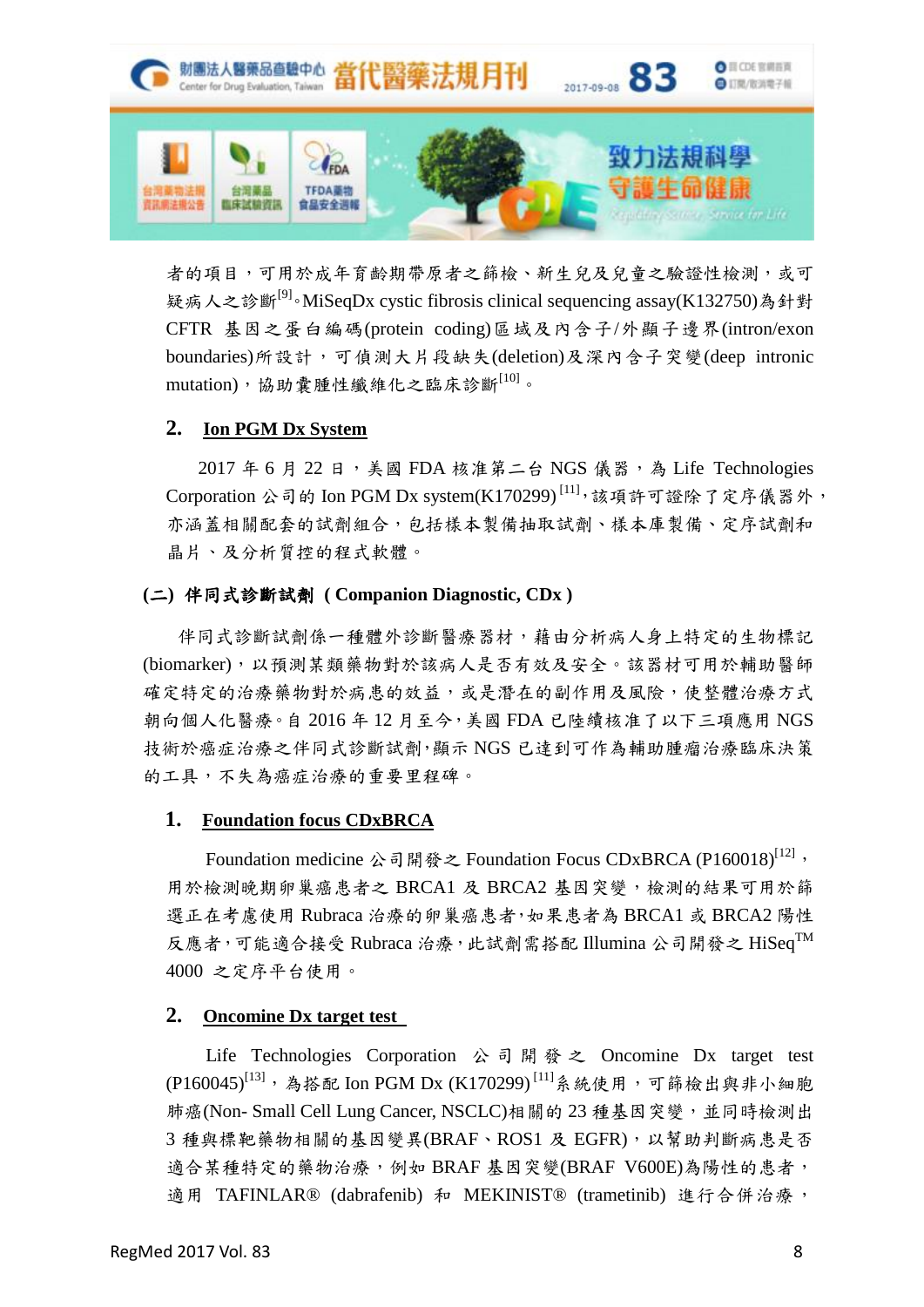

ROS1 fusions 及 EGFR 突變(L858R, Exon 19 deletions)為陽性的患者,標靶治療藥 品則建議 XALKORI® (crizotinib)及 IRESSA® (gefitinib)。

### **3. Praxis extended RAS panel**

Illumina 公司開發之 Praxis extended RAS panel (P160038)<sup>[14],</sup>為搭配 MiSeqDx platform (k123989)<sup>[7]</sup> 系統使用,用於檢測結腸直腸癌(colorectal cancer) 患者的腫瘤組織中 56個 RAS 基因(KRAS 及 NRAS)有否突變,以協助確認患者 是否適合接受 Vectibix® (panitumumab)治療。

#### 二、 **NGS** 相關產品上市所依循的法規途徑

美國FDA核准的第一台NGS儀器MiSeqDx platform (k123989),因當時申請上市時, 尚無明確的法規可以依循,故 FDA 於 2013 年 9 月 13 日依據 FD&C Act 513(f)(1)自動將 其判定為第三等級,隨即於 2013年9月23日接受 Illumina 公司申請 De novo 分級程序, 重新進行風險等級的判定,最後將其判定為第二等級,須符合特殊控制(special control), 提出 510(k)申請,並納入 21 CFR 862.2265 (product code:PFF  $^{\mathrm{it4}}$ )進行管理。2017年, FDA進而宣布歸類於PFF的產品得免除510 (k)申請要求(510 (k) Exempt)。當年美國FDA 核准的第二台 NGS 儀器 Ion PGM Dx System (k170299), 即是以 510(k) Exempt 途徑上 市。

 NGS 搭配的試劑之上市途徑,主要依其預期用途及風險程度決定分類分級。以 Illumina MiSeqDx (k123989)儀器的搭配試劑為例,通用的定序試劑 MiSeqDx universal kit 1.0(K133136)因產品風險較低,列屬第一等級;而用於囊腫性纖維化的檢測試劑 MiSeqDx cystic fibrosis 139-variant assay(k124006)/MiSeqDx cystic fibrosis clinical sequencing assay (k132750)則列屬第二等級(product code: PFR/PFS  $^{\text{\tiny{it5, it6}}})$ , 須符合特殊管制, 並提出 510 (k)申請。伴同式診斷試劑 Foundation Focus CDxBRCA (P160018)、Oncomine Dx target test (P160045)及 Praxis extended RAS panel CDxBRCA (P160038),因宣稱可輔助醫師決定治 療用藥,如檢測結果不正確,將導致錯誤的臨床決策,故其產品風險性較高,FDA 將其

 $\overline{a}$ 

<sup>&</sup>lt;sup>註4</sup> NGS 搭配試劑 (含伴同式診斷試劑) PFF Definition : A high throughput sequencing technology performing targeted DNA sequencing of amplicons from a defined genetic region or a subset of genes in human genomic DNA from a clinical sample.

<sup>&</sup>lt;sup>#5</sup> PFR Definition : The CFTR gene mutation detection system is used to simultaneously detect and identify a specified panel of mutations and variants in the CFTR gene using sequencing methods. It is intended for carrier screening, as an aid in confirmatory diagnostic testing of individuals with suspected cystic fibrosis (cf), and as an initial test to aid in the diagnosis of individuals with suspected cf. It is not

intended for stand-alone diagnostic purposes, prenatal diagnostic, or pre-implantation screening.

<sup>&</sup>lt;sup>#6</sup> PFS Definition : The CFTR gene variant detection system is used to sequence specified regions of the CFTR gene to detect gene variants. It is intended as an aid in confirmatory diagnostic testing of individuals with suspected cystic fibrosis (cf), those with atypical or non-classic presentation of cf, or when other mutation panels have failed to identify both causative mutations. It is not intended for screening (carrier, newborn, population, or pre-implantation), prenatal diagnostic, or used for stand-alone diagnostic purposes.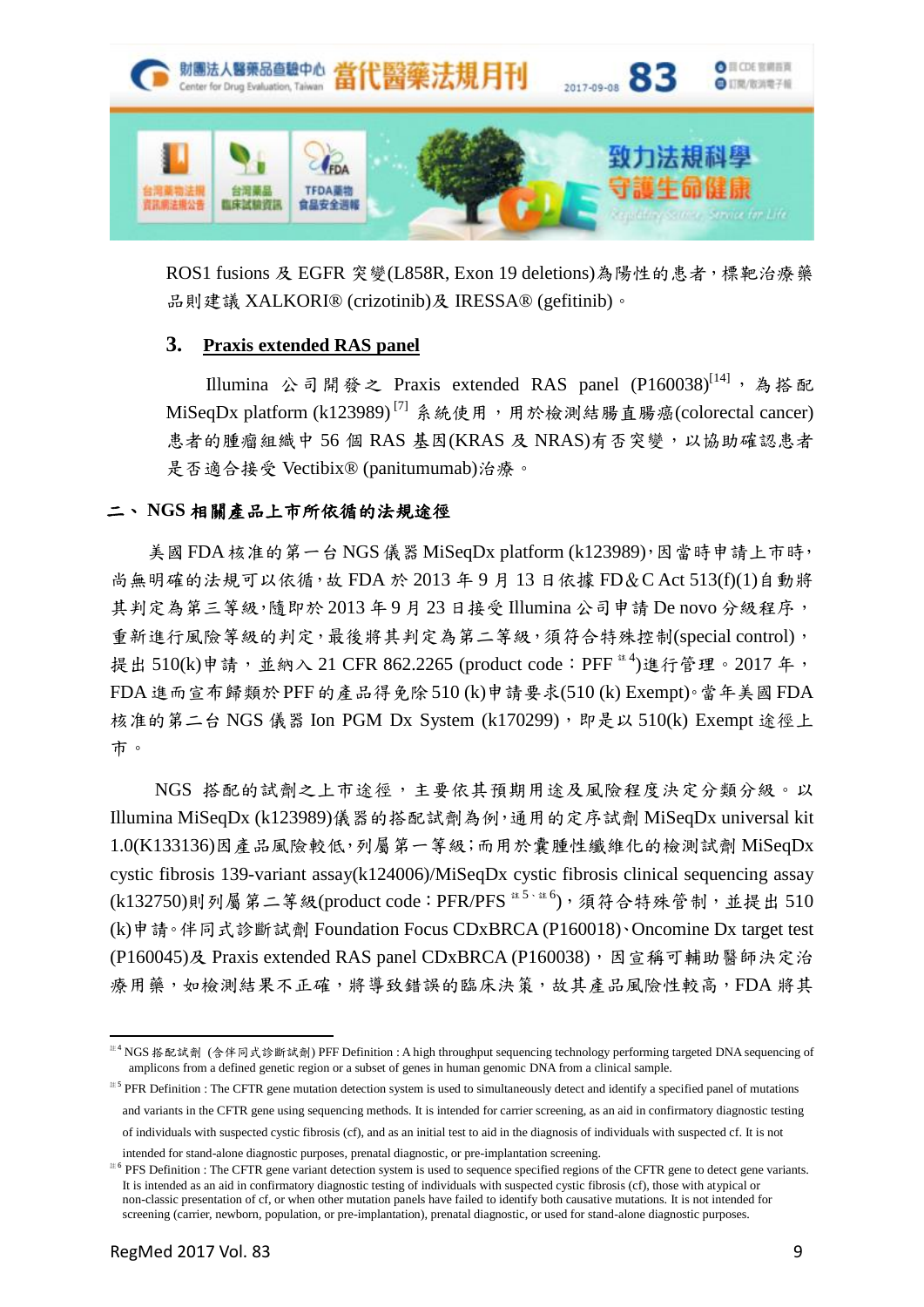

歸類為第三等級(product code: PQP  $^{\rm it}$ <sup>7</sup>), 須申請 PMA 上市。

### 三、 美國 **FDA** 近期發布的 **NGS** 指引

美國 FDA 於 2016 年發布了以下三項以 NGS 為技術基礎的體外診斷醫療器材之 指引草案,並規劃於 2017 年發表最終指引,國內業者宜注意相關指引的修訂動態,俾 提早為研發產品的上市做準備。

# (一) **Infectious Disease Next Generation Sequencing Based Diagnostic Devices: Microbial Identification and Detection of Antimicrobial Resistance and Virulence Markers. (draft guidance)** [15]

本指引適用於以目標區間定序(targeted sequencing)或總體基因組定序(agnostic 【metagenomic】sequencing)檢測傳染病病原、抗藥性、及致病性標記是否存在的 NGS 設備,不適用於檢測核酸之外的其他設備,也不適用於作為篩選血液、細胞或組織供體 的設備。草案內容包含器材描述(device description)、器材驗證(device validation)等項目 之法規建議,並於器材驗證章節,描述執行分析前因素(pre-analytical factors)、分析性能 (analytical performance)、儀器與軟體(instrumentation and software)及臨床評估(clinical evaluation)等應注意的要點。

# (二)**Use of Standards in FDA Regulatory Oversight of Next Generation Sequencing (NGS)-Based In Vitro Diagnostics(IVDs) Used for Diagnosing Germline Diseases. (draft guidance)** [16]

 本指引適用於應用 NGS 技術檢測遺傳性疾病的體外診斷醫療器材。無論其檢測結 果係直接給予患者或醫務人員均可適用,但當檢測結果直接給予消費者時,須增加額外 的建議和管理。本指引不適用於篩檢、微生物基因檢測、風險預估、細胞游離 DNA 檢 測、胎兒檢測、胚胎植入前遺傳檢測、腫瘤基因組定序、RNA 定序或作為伴同式診斷 使用的產品。因為相關測試的性能特徵,並未涵蓋於指引中。本指引提供產品設計、開 發與驗證的指導建議,開發人員應先確定產品的適應症,以決定適當的檢測性能,並進 行相關的試驗以驗證是否達到預期的效能。

(三) **Use of Public Human Genetic Variant Databases to Support Clinical Validity for Next Generation Sequencing(NGS)-Based In Vitro Diagnostics. (draft guidance)**[17]

 $\overline{a}$ 

<sup>&</sup>lt;sup>#7</sup> PQP Definition : A Next Generation Sequencing (NGS) oncology panel is a device used for the qualitative detection of germline or somatic variants in one or more cancer-related genes. The device is intended to be used on DNA or RNA isolated from human clinical specimens.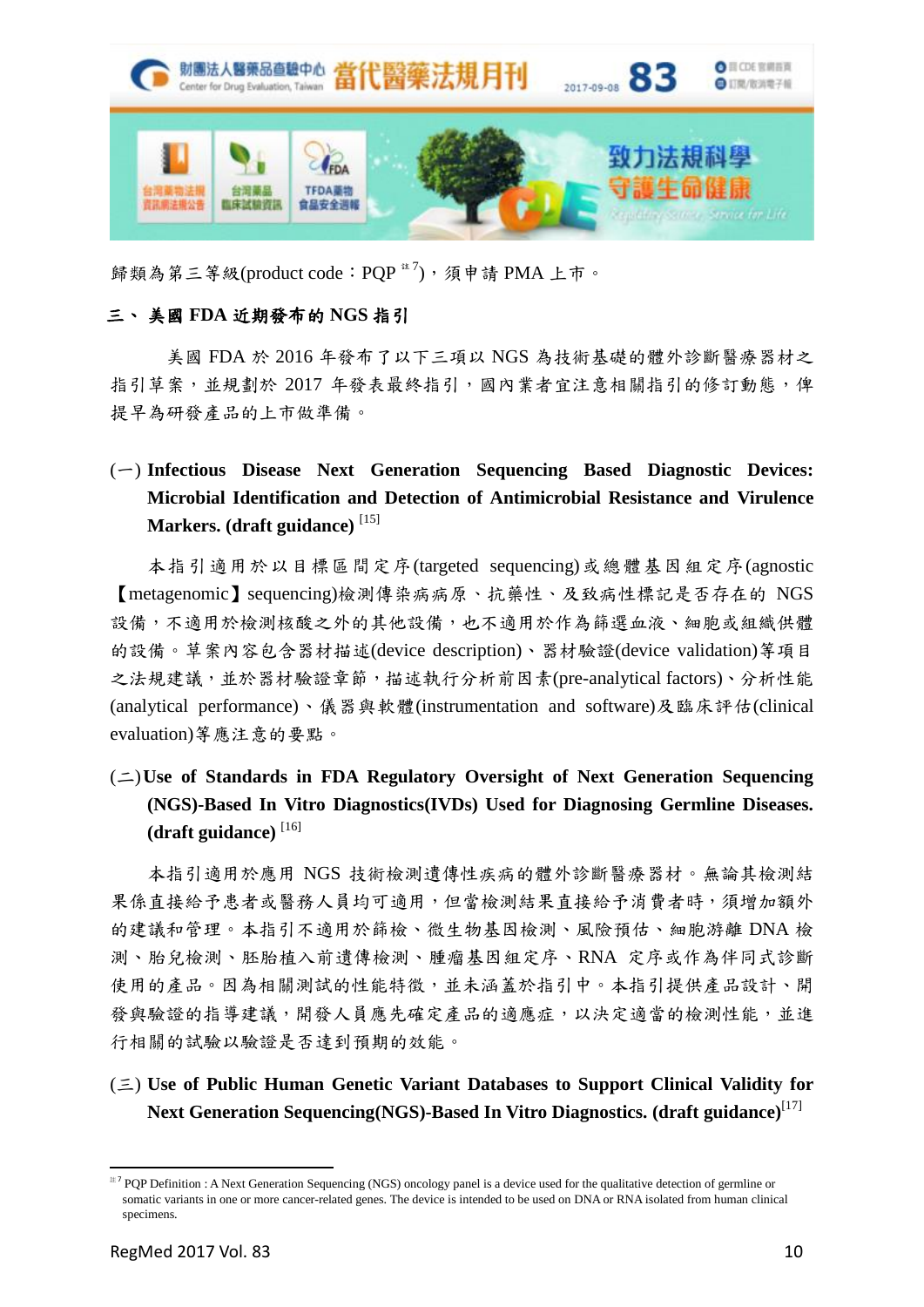

本指引中所討論的基因變異資料庫,僅包含人類遺傳變異,不包含用於微生物基因 組鑑定、抗菌耐藥性檢測、致病性標記資料庫及作為分類和解釋基因變異的軟體。指引 中亦說明可以透過使用美國 FDA 所認可的公共基因資料庫的臨床數據,來驗證檢測產 品的臨床效能,以確保基因檢測結果有正確的臨床解讀,而非侷限於各個單位的獨立資 料庫;如業者運用 FDA 認可的資料庫來驗證產品的臨床性能,FDA 可能不再要求額外 的科學證據,美國 FDA 希望藉此能加速基於 NGS 技術平台的體外診斷試劑進入市場。 指引也說明了資料庫的管理者或所有人,向美國 FDA 申請資料庫認可的流程,並詳述 美國 FDA 如何進行審查及定期再評估已認可的資料庫。

## 結語

NGS 與現行的檢測技術有極大的差異,大多數的 IVD 僅能偵測少數與疾病相關的 標的物質,而 NGS 技術透過臨床驗證,能一次同時找出多個疾病易感或變異基因,達 到過去不能實現的精準治療目的。然而 NGS 所帶來龐大的資訊與高度的複雜性,須要 使用新的評估方法,以確保產品的準確性、可靠性和臨床有效性。為了因應 NGS 技術 的複雜性和創新性,美國 FDA 積極草擬 NGS 相關法規,亦試圖將 LDT 納入管理。本 文概述美國已上市的 NGS 產品及法規管理概況,提供國內相關業者及法規單位參考, 亦期望我國能儘速針對NGS訂定相關法規,使有意從事此項技術研發的廠商有所依循, 以促進產業發展,實現精準醫療之目的。

# 參考文獻

- 1. DNA Sequencing Costs: Data from the NHGRI Genome Sequencing Program (GSP) (http://www.genome.gov/pfv.cfm?pageID=27541954 )
- 2. Applied Biosystems ® Genetic Analyzers Gold-standard technologies for Sanger sequencing and fragment analysis applications (brochure).
- 3. Claudia Knief. Analysis of plant microbe interactions in the era of next generation sequencing technologies Front. Plant Sci., 21 May 2014.
- 4. Sara Goodwin, John D. McPherson & W. Richard McCombie. Coming of age: ten years of next-generation sequencing technologies . Nature Reviews Genetics 2016; 17, 333– 351.
- 5. Barba M., Czosnek H. 2 and Hadidi A. Historical Perspective, Development and Applications of Next-Generation Sequencing in Plant Virology. Viruses 2014, 6, 106-136.